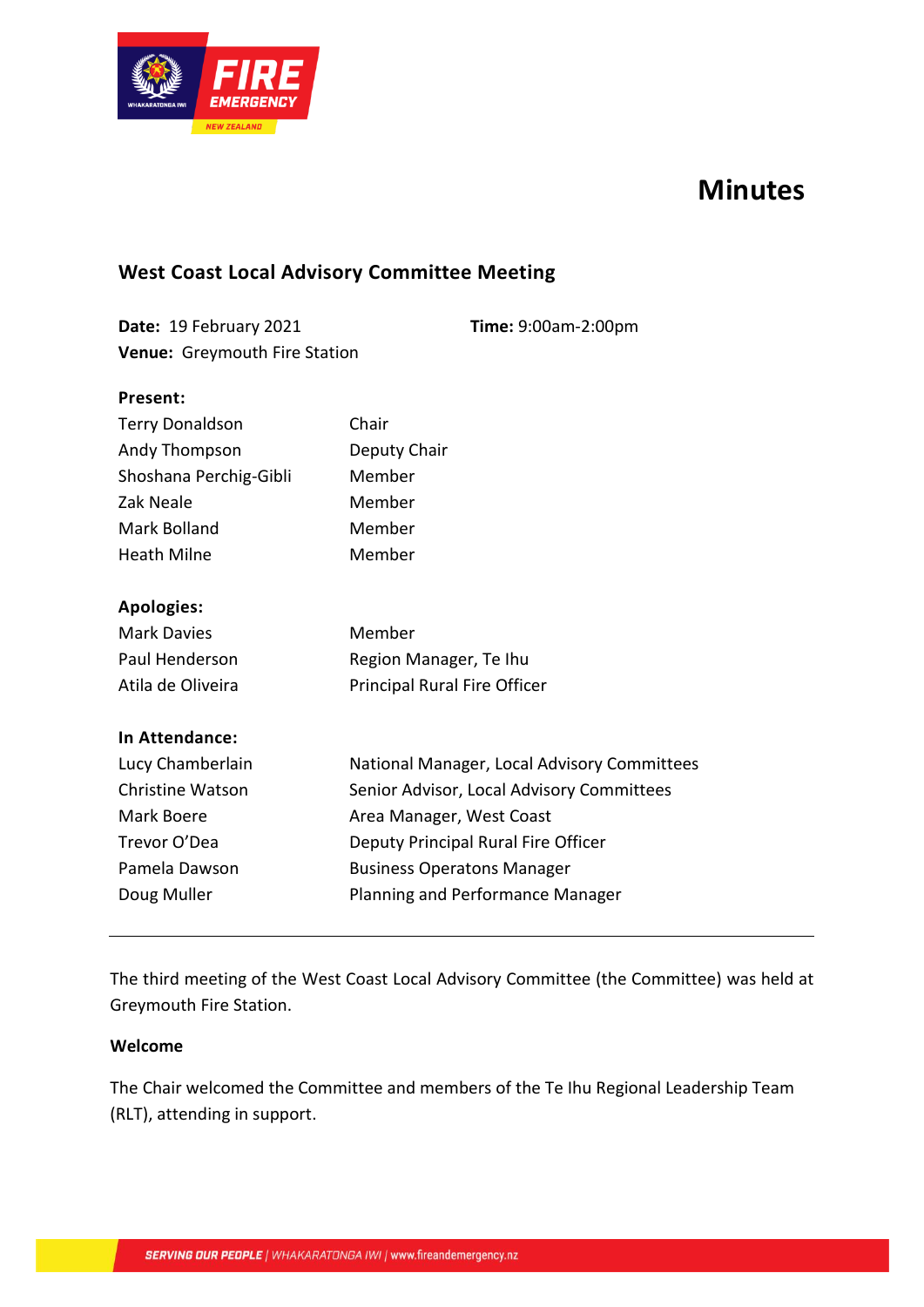### **Minutes**

The minutes from the September meeting were confirmed as a correct record.

### **RLT update**

The RLT informed the Committee of the volunteer attraction campaign under way in South Westland and the 80 Home Fire Saftey Visits recently carried out in the Charleston area.

The Committee was also provided with an update on Tranche 2 of the Fire and Emergency restructure.

### **Community engagement report back**

LAC members reported on engagement undertaken since December, with the rūnaka of Kāti Waewae, Greymouth and Hokitika volunteer brigades and the West Coast Mayors, Chairs and Iwi Group. These were mainly introductory engagements, in preparation for more formal discussions about local needs, however the conversation with Kāti Waewae was more indepth and particulary useful. The rūnaka noted that they are happy to continue to engage with the LAC and would also welcome further discussions with Fire and Emergency operational staff.

Committee members presented to the volunteer brigades on the role of the LAC and also had the opportunity to talk with brigade members informally, with the aim of increasing their understanding of volunteer perspectives.

### **Stakeholder engagement planning**

The Committee will work with local leaders to arrange three formal volunteer forums in the next few months, in Waimangaroa, Reefton and South Westland. Brigade representatives from the surrounding area will be invited to attend these evening meetings. Engagement with other community leaders and groups may take place during the day. It was noted that Buller has a slightly separate identity from the West Coast and it will be important to establish relationships and hear from volunteers and the community there.

Engagement with the Makaawhio rūnaka will be arranged through the Pou Takawaenga Māori in the next few months. Members will also continue to socialise the role of the LAC with stakeholders in education, industries and small and medium enterprises.

## **National LAC Team update**

The National LAC team provided updates, including the self-review to be completed by the Committee in May, an overview of the progress of all seven LACs and a new invoice template.